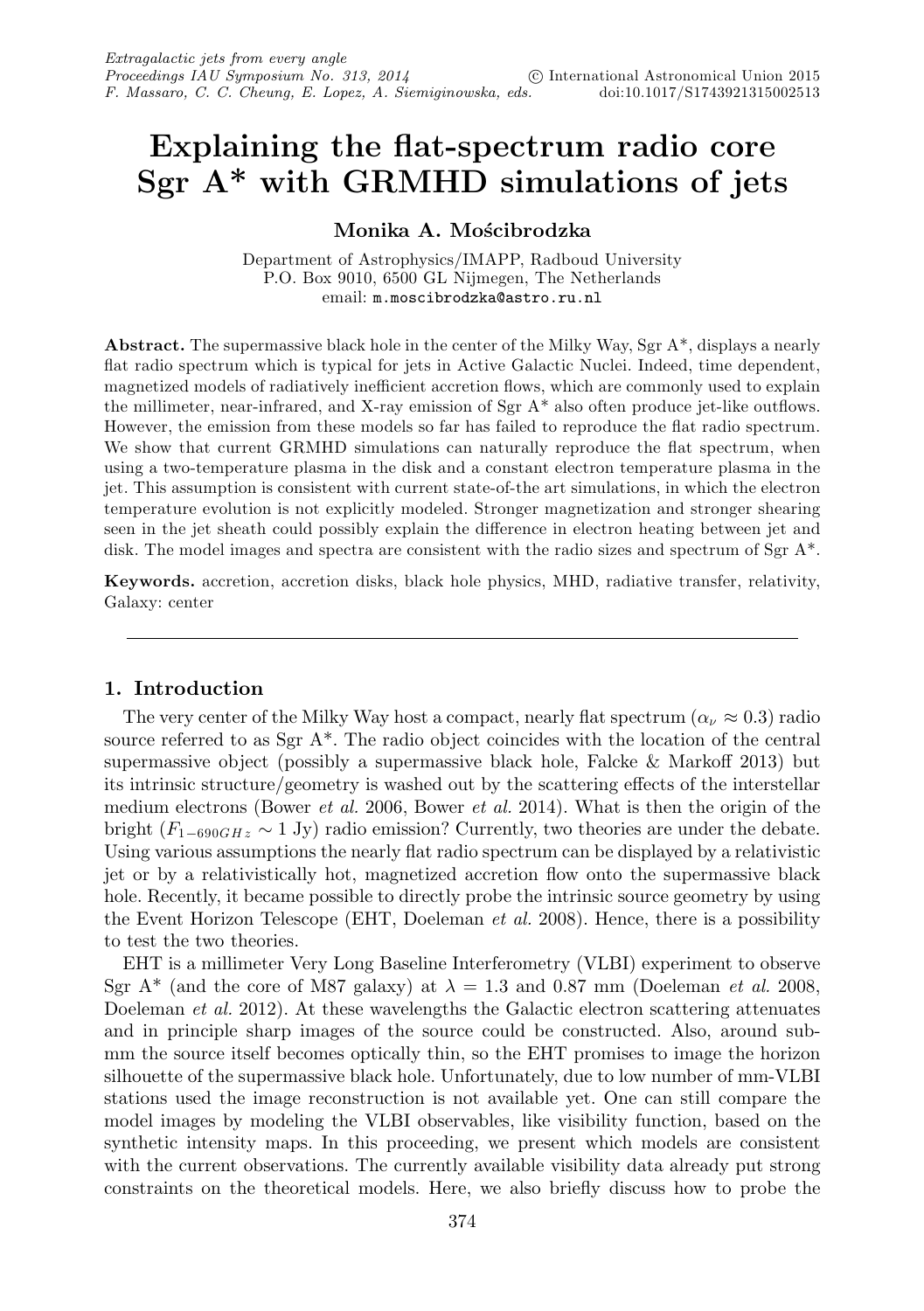

**Figure 1.** Diagrams show two geometrical models for the electron temperature in the GRMHD simulations of accreting black hole. The left panel displays the single temperature model in which electrons are strongly coupled to the protons. In the right panel, the electrons are weakly coupled to protons in the accretion disk and they have constant temperature along the jet.

source intrinsic geometry at longer wavelengths  $\lambda = 3.5$  mm at which the interstellar medium electron scattering becomes dominant.

## **2. Testing models of accreting supermassive black hole**

We test three dimensional General Relativistic Magnetohydrodynamics (GRMHD) simulations of magnetized gas around a supermassive, spinning black hole (the dimensionless spin of the black hole is  $a_* \approx 0.94$ ). Our model extends from the black hole horizon to radius of 240 R<sub>g</sub> (where  $R_g = GM_{BH}/c^2$ ) which corresponds to size of 20AU when model is scaled to Sgr  $A^*$  system or 2.4 mas on the sky, if the same model is placed at a distance of 8.5 kpc. In the considered simulation, a magnetized jets are naturally produced by magnetic forces and the spinning black hole. It is worth mentioning that the jets have two components: spine and sheath. Spine of the jet is strongly magnetized and has low matter content. The jet sheath is a thin layer of outflowing gas surrounding the nearly empty spine. Any electromagnetic emission produced in the jet will be dominated by the sheath due to its higher, compared to spine, matter content. Next, a general relativistic radiative transfer numerical scheme is used to compute post-processing, synthetic spectra and synchrotron emission maps of the plasma as observed on the Earth. Our goal is to simultaneously reproduce  $Sgr A^*$  observed spectral energy distribution and its size in the radio band. For further details of our calculations see Moscibrodzka et al.  $(2014)$ .

In our radiative transfer model all variables, but one, necessary to compute the synchrotron emissivities and absorptivities, are taken directly from the GRMHD run. The variable that is not yet explicitly modeled in the GRMHD simulation is the electron temperature,  $T_e$ . In principle in the slowly accreting systems, such as Sgr  $A^*$ , the plasma is collisionless and electron distribution function may vary from the proton one that governs the MHD equations. Since synchrotron radiation is produced by electrons, the uncertain prescription for the  $T_e$  leaves us a lot of degrees of freedom in the radiation modeling.

In this work, we investigate two simplified geometrical models for  $T_e$  distributions (schematic diagrams are shown in Fig. 1). In the first prescription (left panel in Fig. 1), we assume that electrons are always coupled to protons, regardless if they are in the turbulent disk or magnetic jet. The coupling constant is of the order of unity,  $C \equiv$  $T_{\rm p}/T_{\rm e} = 1$ . This model has been previously explored by other authors (e.g., Noble *et al.*)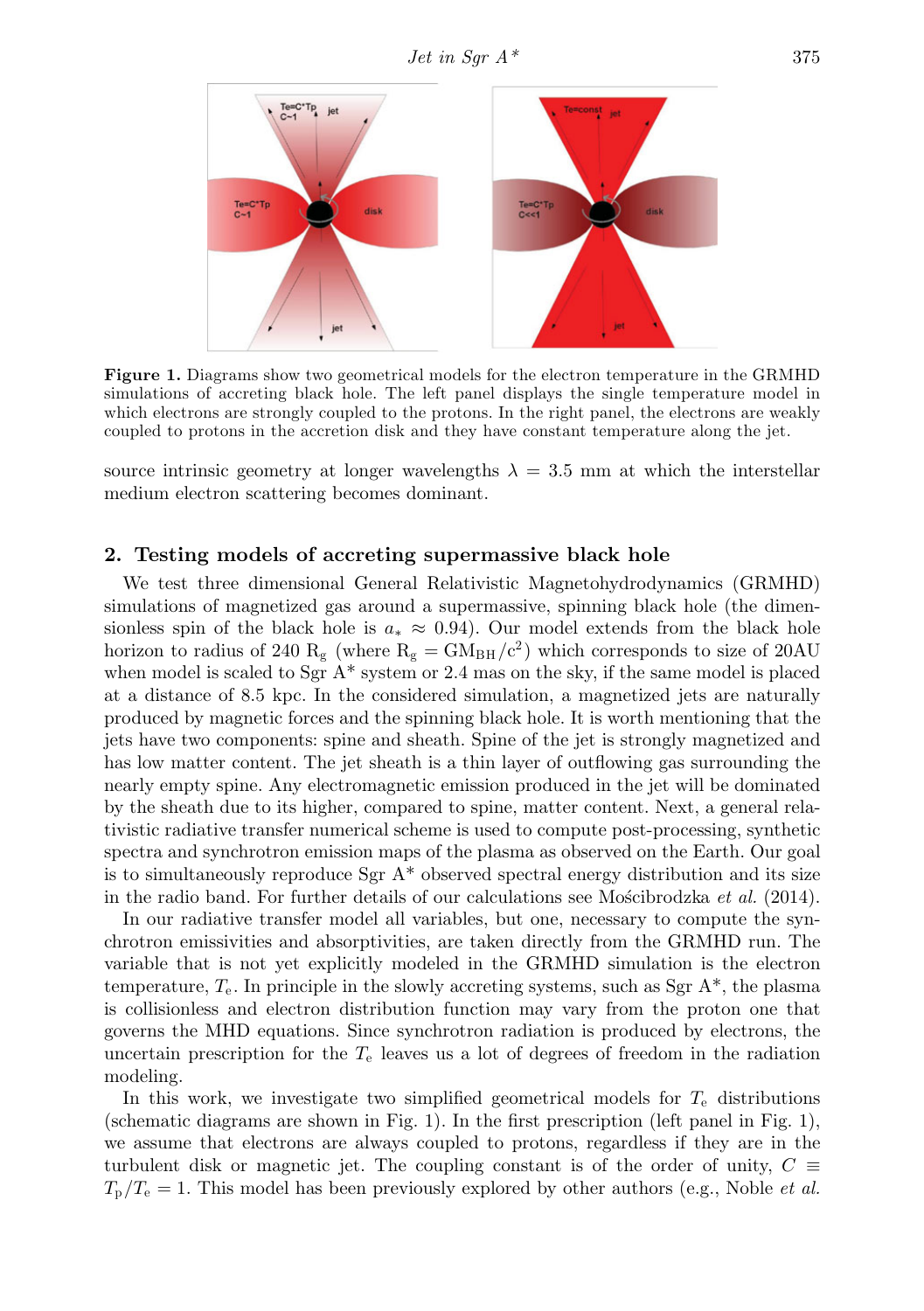

**Figure 2.** Panels from top to bottom display "infinite"- resolution radio images (synchrotron emission maps) of models with different prescription for the electron temperatures in the accretion disk and the jet. The viewing angle is  $i = 90°$ . Left, middle, and right columns show the model appearance at  $\lambda = 13$ , 7 and 1.3 mm, respectively. Colors code the radiation intensity on a linear scale. The field of view of the left and middle panels is  $200 \times 200R_g$  (approximately  $1 \times$  1mas), and the right panel's field of view is  $20 \times 20R_g$ .

2007, Mościbrodzka et al. 2009, Dexter et al. 2010) and we will call is a single electron temperature model. In the second approach (illustrated in the right panel in Fig. 1), we divide the plasma near the black hole into two regions with different  $T_e$  prescription. In the turbulent disk, the electrons are coupled to protons and the coupling is weak, i.e.,  $C \ll 1$ . In the magnetic jet (both in spine and sheath), the electrons have constant temperature. Such assumption is ad hoc but motivated by physical arguments. In the jet the magnetic fields are ordered, anisotropic thermal conduction along the ordered field lines may naturally lead to the isothermal plasma. Enhanced shearing in the jet may also lead to additional kinetic energy dissipation. The second model for  $T_e$ , we shall call two-temperature disk plus isothermal jet.

#### **3. Results**

#### 3.1. Radio images and spectra as a function of  $T_e$

Fig. 2 shows "infinite"-resolution (i.e., not accounting for interstellar scattering or finite instrumental resolution) synchrotron intensity maps of single GRMHD model time slice, when different electron temperatures are ascribed. The top panels correspond to a single temperature model, while the bottom one to two-temperature disk with isothermal jet. The middle panels show an intermediate case. The models have dramatically different appearances, e.g., at the longest wavelength model with isothermal jet is evidently more extended in comparison to the single temperature model. We found that the model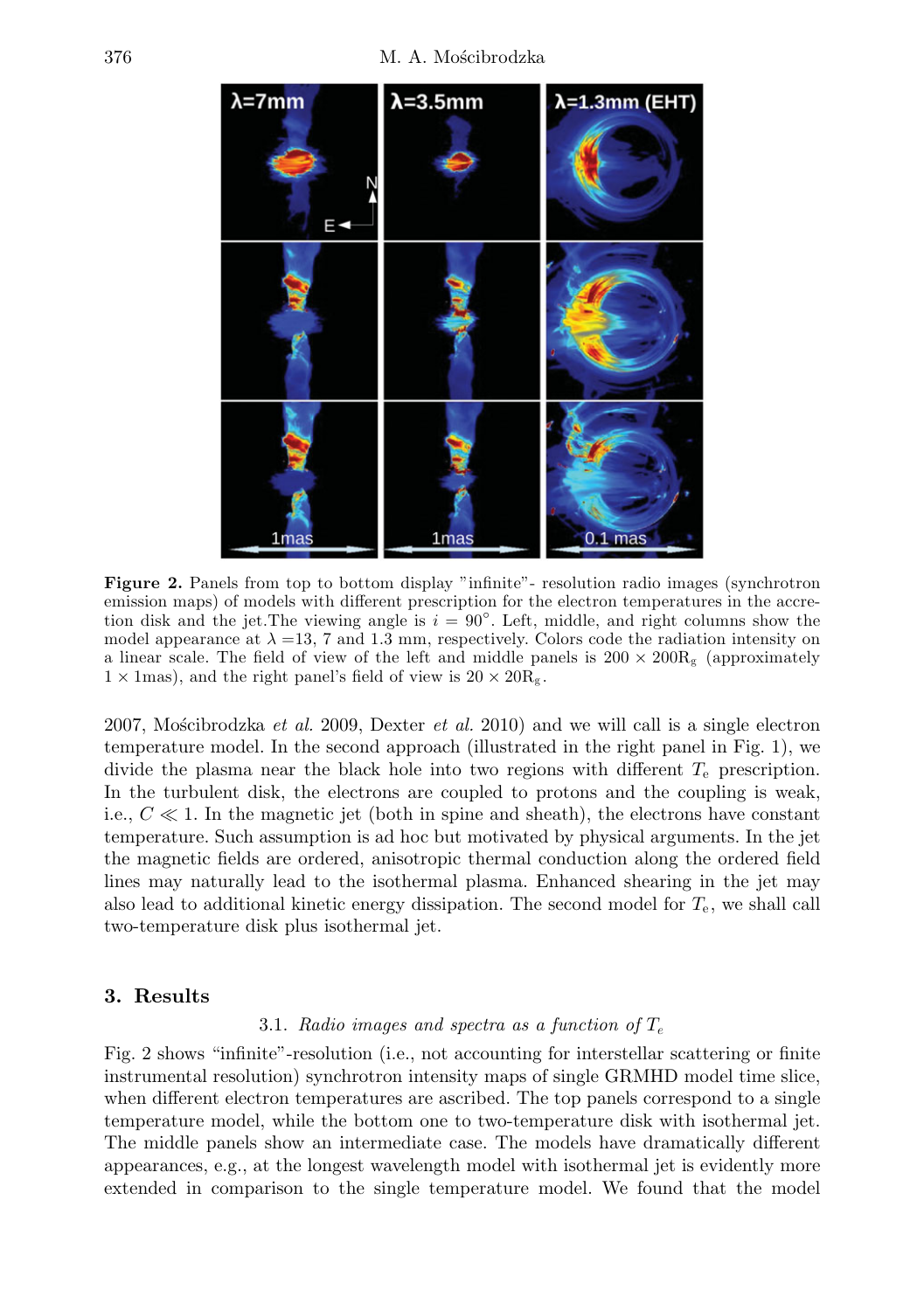

**Figure 3.** Full SED (including synchrotron and Compton emission) of models which are roughly consistent with the broadband observations of Sgr  $A^*$  (various models with two-temperature disk plus isothermal jet observed at  $i = 60°$  and  $30°$ ). The observational data points and upper limits are taken from Falcke et al. (1998), An et al. (2005), Marrone et al. (2006), Melia & Falcke  $(2001)$ , Doeleman et al.  $(2008)$ , Schödel et al.  $(2011)$ , and the X-ray luminosity of the inner accretion flow is from Neilsen et al. (2013).

size (after convolution with the scattering screen) vs. wavelength relation in the twotemperature disk plus isothermal jet model is consistent with observational constraints. At the shortest wavelength all models become optically thin and the shadow of the black hole horizon is clearly visible. The image of the plasma in the immediate vicinity of the black hole is strongly distorted by the gravitational lensing and Doppler boosting effects.

The same models with the two prescriptions for  $T_{e}$  show dramatic difference in the spectral energy distribution (SED). In particular models with isothermal jets produce radio SEDs that display significantly flatter spectral slopes compared to the single electron temperature model. The model with single temperature plasma shows  $\alpha_{\nu} \approx 2$ , but for the two-temperature disk plus isothermal jet model,  $\alpha_{\nu} \approx 0.3$ . The nearly flat spectral slope is highly consistent with observed spectrum of Sgr  $A^*$ . The radio spectral slope weakly depends on the observers viewing angle (Moscibrodzka  $\&$  Falcke 2013). On the other hand, the X-ray emission, which is formed by the self-synchrotron Compton process in the accretion disk, is sensitive to the viewing angles and put constraints on the inclination angle of the system with respect to the observer.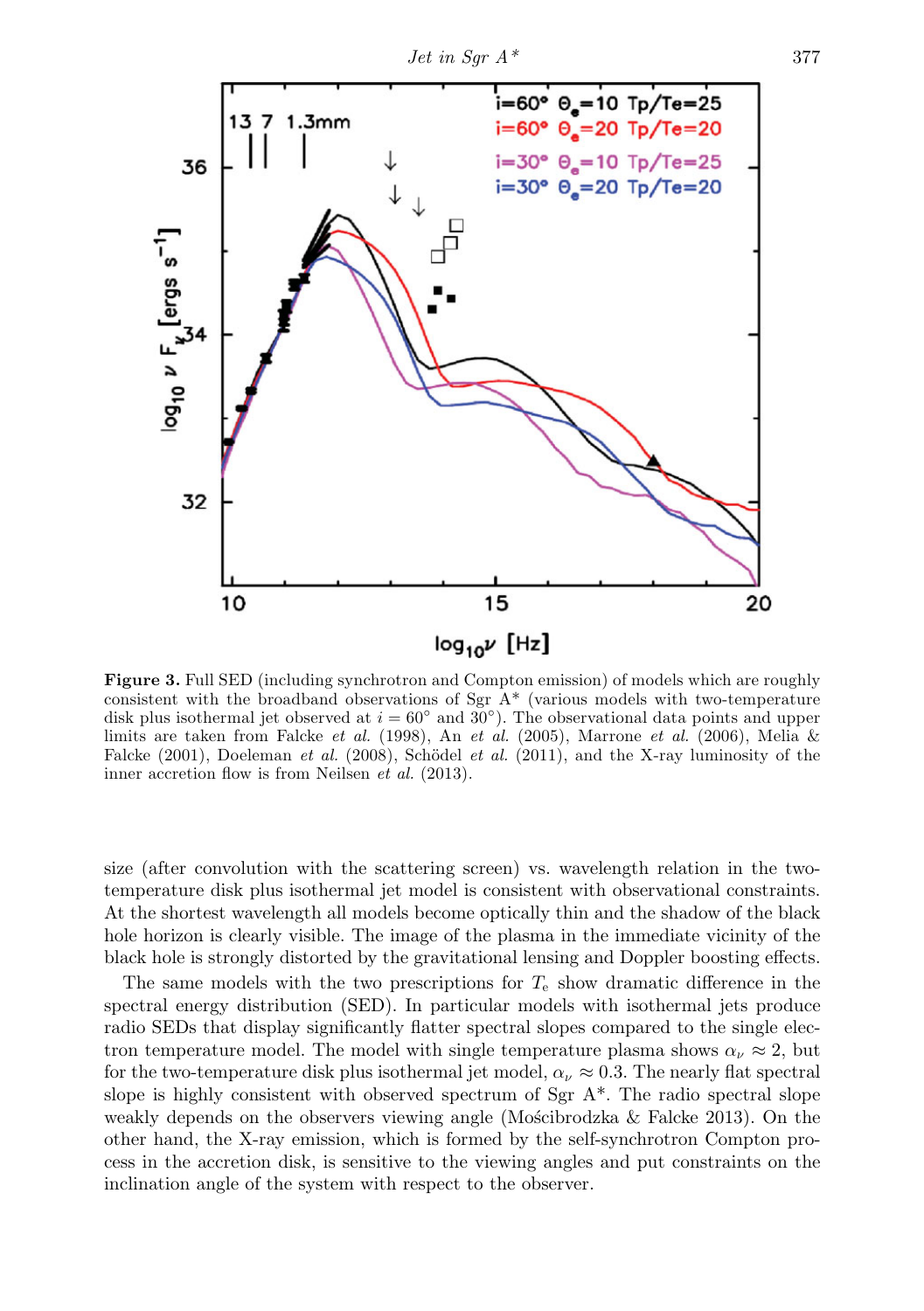

**Figure 4.** EHT simulated images. Intrinsic image, scatter-broadened image, and visibility amplitude distribution for model with two-temperature disk plus isothermal jet at  $\lambda = 1.3$ mm. Images are time-averaged (over  $\Delta t \approx 3h$ ) and the color intensity indicates the intensity of radiation normalized to unity (linear scale). The visibility amplitudes are in units of Jansky. The visibility u-v tracks are from Fish *et al.* (2011), and the model is consistent with the EHT detections.

## 3.2. Sqr  $A^*$  SED and synthetic images at  $\lambda = 1.3$  mm

As shown in Fig. 3, the two-temperature plasma with isothermal jet electron temperature prescription naturally describes the observed radio SED of Sgr A\*. We found that models with inclinations angles  $i \leq 60^{\circ}$  are consistent with radio and X-ray emission observed in Sgr A\*.

Fig. 4 displays our "best-bet", the two-temperature disk plus isothermal jet viewed at  $i = 60^{\circ}$ , model appearance at EHT wavelength  $\lambda = 1.3$  mm (plotted as a red line in Fig. 3). To simulate observations, we convolve the model image with the scattering screen to include the effects of the interstellar medium scatterings. Next, the 2-D powerspectrum of the image (Fourier transformation of the intensity distribution on the sky) is calculated to produce the complex visibility function maps. The synthetic visibility amplitudes are compared to those measured on VLBI baselines between three EHT stations (SMA, SMTO, CARMA) at which Sgr A\* has been already detected (Doeleman et al. 2008; Fish et al. 2011). Our model with two-temperature disk and isothermal jet is fully consistent with these observations. The emitting structure is slightly washed by the scattering effects, but the silhouette of the black hole horizon is visible. The black hole is detectable in the visibility space as two minima located at baselines nearly orthogonal to the currently available ones.

## 3.3. Sgr  $A^*$  geometry at  $\lambda = 3.5$ mm measured with closure phases

The intrinsic brightness distribution of Sgr A<sup>\*</sup> at wavelengths longer than EHT  $\lambda$ =1.3mm is washed out by the scattering. However, still the intrinsic source geometry could be probed using the visibility (closure) phase information. The closure phase is the VLBI observable that can be measured when the interferometric visibility phases are summed around a triangle of stations. It provides a measure of the ratio of antisymmetric flux density to symmetric flux density as a function of the UV-spacings of the baselines involved.

We carried out a preliminary computations for the expected closure phases evolutions to simulated images of Sgr A<sup>\*</sup> at  $\lambda = 3.5$ mm according to the two electron temperature prescription models (Brinkerink et al. 2014). The observations are simulated using the Very Long Baseline Array (VLBA), augmented by the Green Bank Telescope (GBT) and